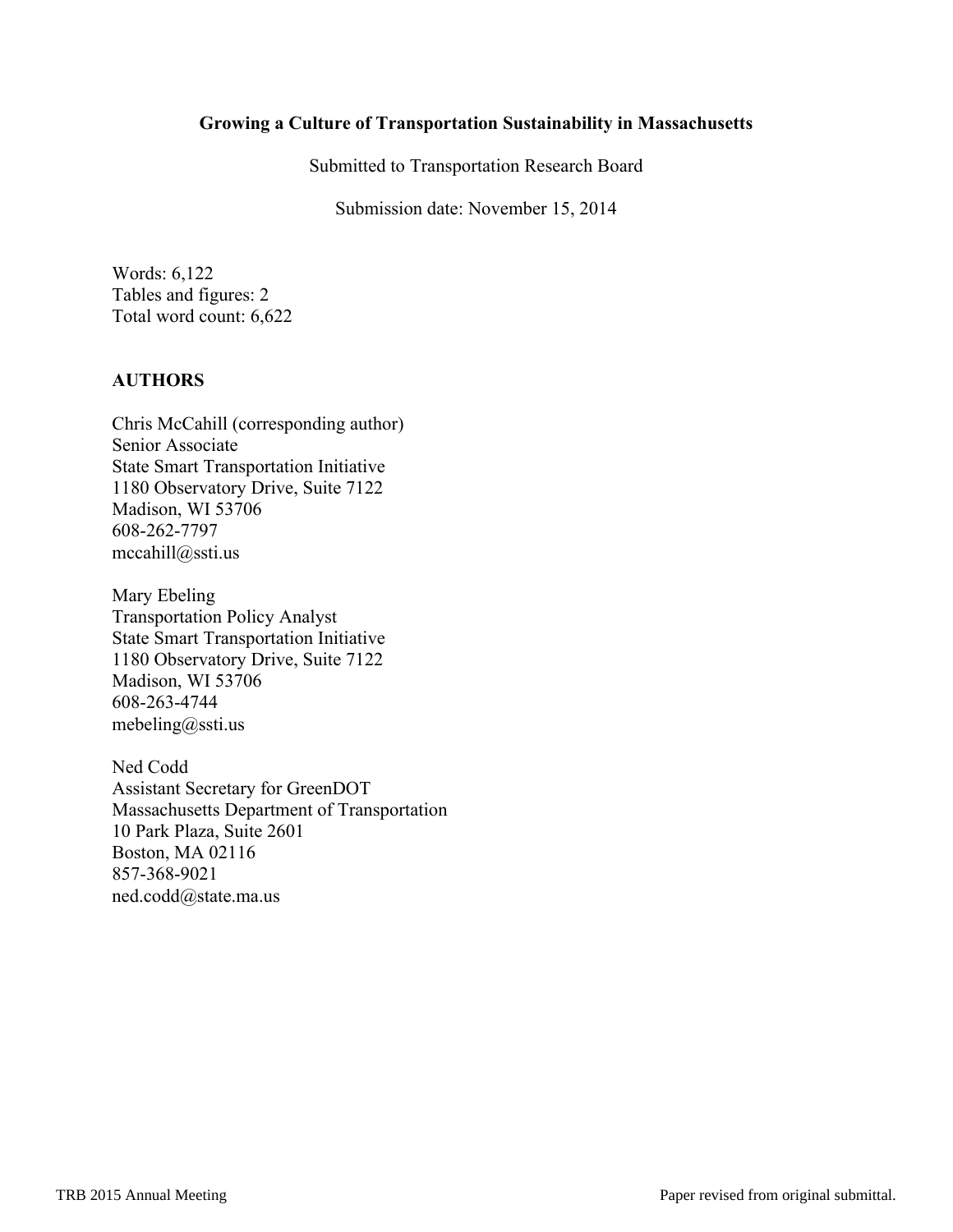## **Growing a Culture of Transportation Sustainability in Massachusetts**

# **ABSTRACT**

The transportation sector is a growing focus of sustainability efforts, given the large scale of its impacts, and yet it remains one of the more difficult sectors to reform. Private automobiles powered by petroleum-based fuels dominate transportation in the U.S. and the primary mission of most transportation agencies for many decades has been to facilitate safe, unencumbered automobile use. This singular focus is reflected throughout agency culture, making sustainability efforts a challenging undertaking.

The Massachusetts Department of Transportation (MassDOT) is among a growing number of state agencies tackling this issue and its approach offers valuable lessons for others. This paper traces the evolution of MassDOT's sustainability efforts, beginning with its revised Project Development and Design Guide, published in 2006, and ultimately encapsulated in its ongoing GreenDOT program, launched in 2010. These efforts represent the combined actions of state legislators, agency leaders, and personnel at all levels of MassDOT.

The GreenDOT program provides a useful framework for achieving sustainability goals both within the agency and throughout the state. It enabled greater agency-wide communication and coordination, which has led to substantial improvements in efficiency at MassDOT. Paired with subsequent and ongoing policies and programs, it is also changing how the agency views its role in influencing statewide travel impacts, such as in the range and types of options it provides to travelers throughout Massachusetts.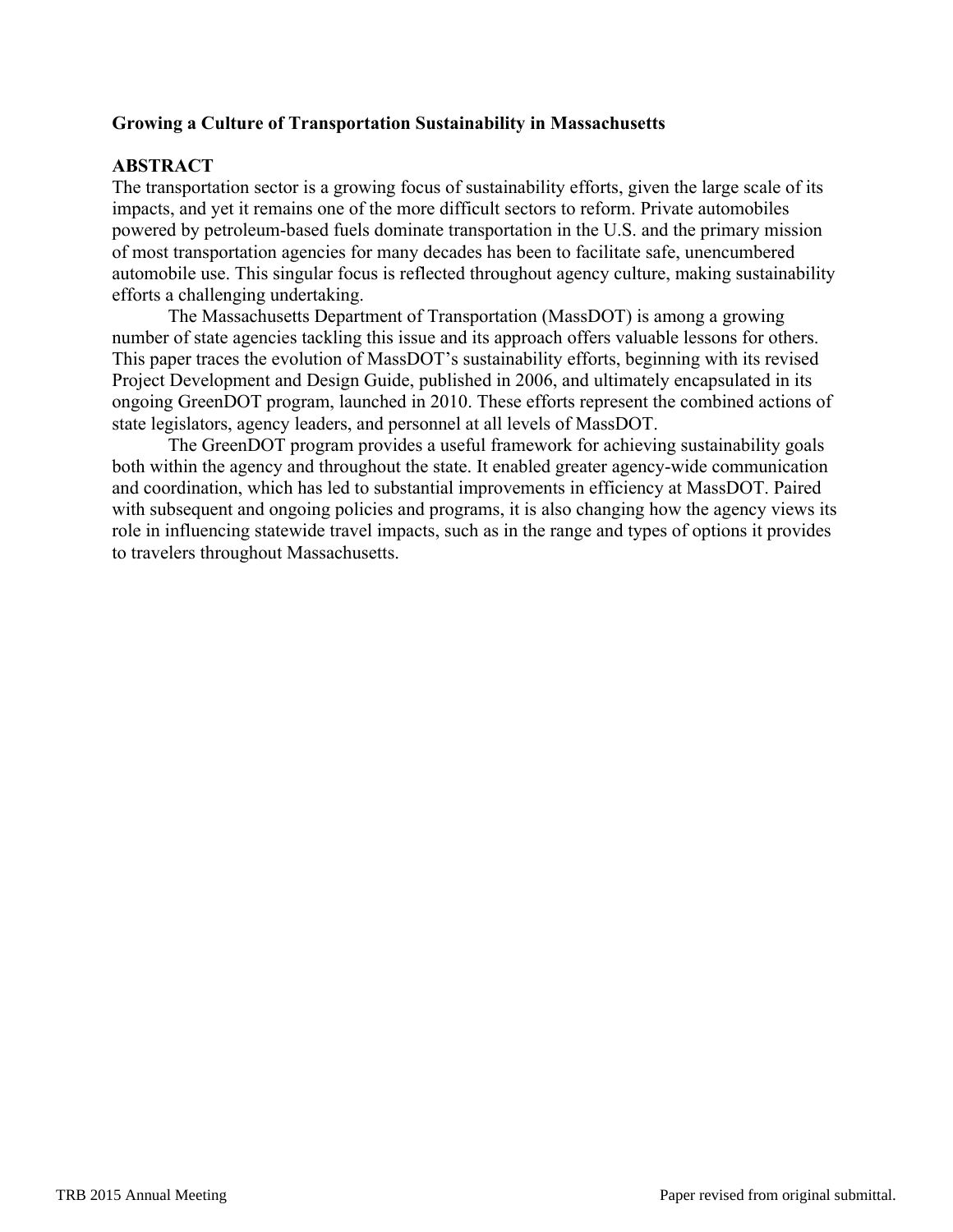### **Growing a Culture of Transportation Sustainability in Massachusetts** 1

Sustainable practices are increasing throughout the U.S., with particular attention being paid to 3 the transportation sector. Yet transportation remains one of the more challenging sectors to 4 reform due to its overlap with so many social and economic activities and its heavy reliance on 5 petroleum-based fuels. Many transportation agencies, particularly state departments of 6 transportation (DOTs), have come to embrace sustainability principles and now face the 7 challenging task of integrating a sustainability program throughout agency operations.

State agencies, including those in Oregon, Pennsylvania, and Washington, have 9 employed a variety of strategies to incorporate new programs and procedures into their day-today and year-to-year operations. Massachusetts DOT (MassDOT), in particular, launched a comprehensive sustainability policy and bolstered that policy through subsequent supportive policies and directives. In this paper, we focus mainly on that policy by tracking its evolution and 13 implementation, describing its early successes, and drawing lessons for any transportation agencies interested in developing agency- and jurisdiction-wide sustainability programs. As this paper demonstrates, the success of MassDOT's sustainability initiative is tied to the following:

- Supportive policies and legislative actions;
- A comprehensive, agency-wide sustainability framework;
- An implementation strategy that incorporates agency operations, longstanding policies and programs, investment priorities, and effects on statewide travel demand;
- An ongoing commitment to improvement.

#### **BACKGROUND**

The modern concept of sustainability is often traced back to a 1987 report by the Brundtland Commission, which defines sustainable development as that which "meets the needs of the present without compromising the ability of future generations to meet their own needs" *(1)*. 26 Researchers and policymakers have since focused increasingly on the sustainability of transportation sector activities.

As with many facets of sustainability, transportation sustainability is commonly viewed in terms of three primary dimensions: the environmental (transportation systems limit waste, emissions, and resource consumption), the social (transportation systems provide safe and equitable access), and the economic (transportation is affordable and efficient) (2, 3).

Many researchers note that sustainability is a useful paradigm for addressing an issue as complex and interconnected as transportation, but that it is also a difficult area in which to implement sustainability policies  $(4-6)$ . One major reason for this difficulty is that many transportation agencies focused for decades on facilitating efficient automobile travel, while 36 sustainable transportation policies tend to focus on reducing automobile travel and reducing or mitigating its harmful impacts. Implementing sustainable practices therefore requires a major 38 shift in perspective and mission, which requires actively engaging the agency's customers—the traveling public—as well as many stakeholders, both internal and external. 40

Goldman and Gorham identify four system-based policy approaches for moving toward 41 sustainable transportation, which they refer to as New Mobility, City Logistics, Intelligent System Management, and Livability, but they also note that the successful implementation of these policies typically requires a "shift in organizational culture" *(6)*. Similarly, Banister states that the "sustainable mobility approach requires actions to reduce the need to travel (less trips), 45 to encourage modal shift, to reduce trip lengths and to encourage greater efficiency in the 46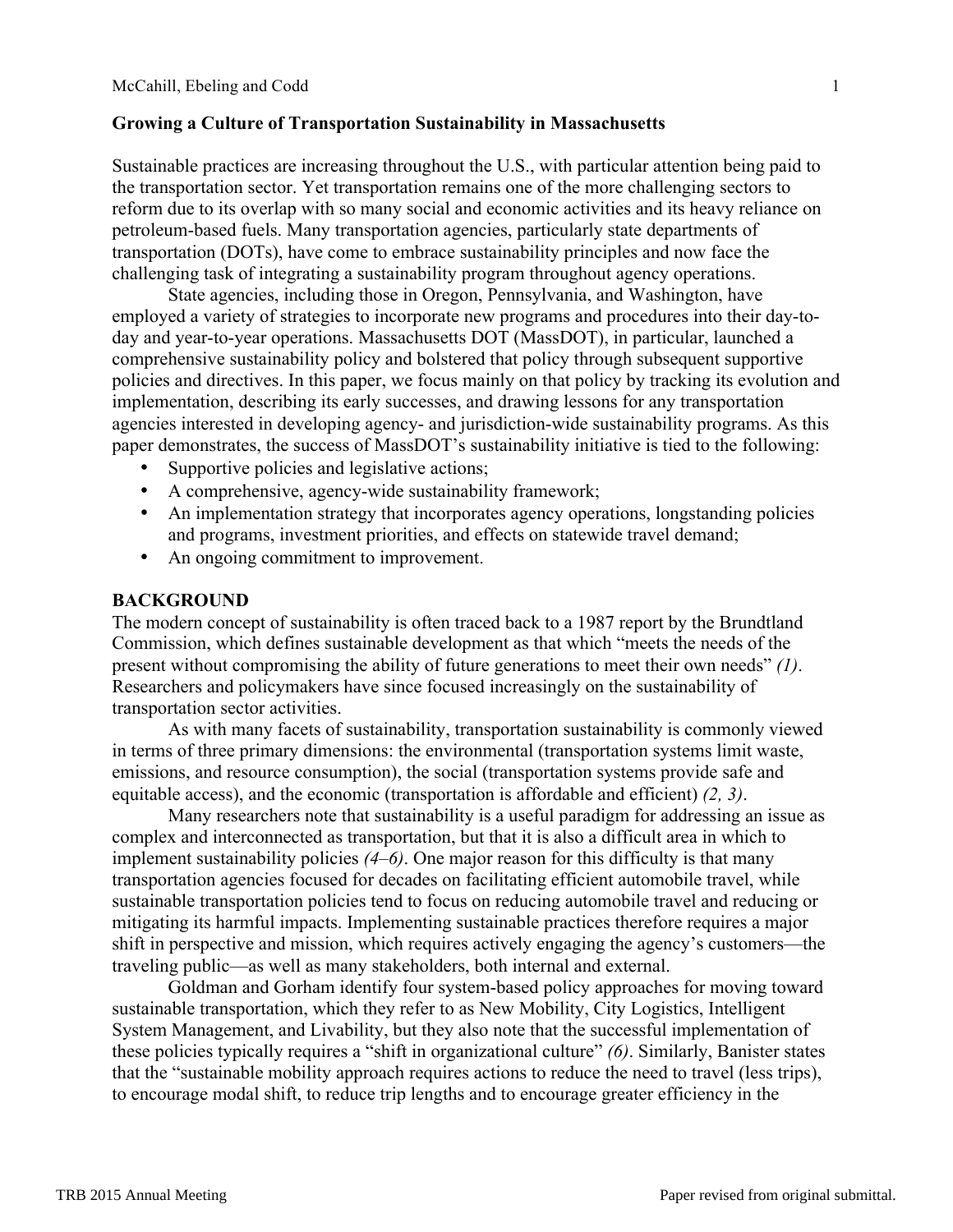transport system," *(4)* which, he explains, depends on key stakeholder engagement. In her study 1 of sustainable transportation implementation in the U.K., Hull concludes that the responsibility 2 for sustainable policies must be shared among and throughout all public agencies and 3 governments, for them to be effective *(5)*. 4

Recognizing these challenges and the need for transportation agencies to support sustainable practices, NCHRP Report 708 describes a performance measure-based 6 implementation approach and identifies the various scales and stages of decision-making that 7 influence sustainability *(7)*. The report recommends that agencies set broad sustainability goals 8 (e.g., provide a safe transportation system, or protect and enhance environmental systems), 9 specific objectives to meet those goals, and performance measures to track progress toward meeting each objective. These objectives can be met at various phases of project development and infrastructure maintenance including during the planning, design, construction, operation, or 12 maintenance of facilities, during environmental reviews, during short-range programming, and 13 during long-range planning. This framework also serves as a valuable means of communicating anticipated outcomes and tracking progress during coordination with stakeholders. 15

To further their sustainability goals, many state transportation agencies have begun to 16 move away from their historical, conventional demand-responsive approaches to more systems- 17 level, management-focused approaches. In addition to improving sustainable practices in internal operations, these new approaches address infrastructure and operational needs, paying increased 19 attention to offering modal options for travelers. Because most DOTs have been charged historically with developing the highway systems of the twentieth century, they must first address issues of organizational culture, stakeholder outreach, and public sector partnerships before tackling the much larger question of statewide travel impacts.

As this paper shows, even those agencies leading some of the more advanced efforts in the nation still have not moved far beyond making this initial shift in culture. However, they have made organizational changes that are helpful in integrating sustainability principles into agency practice, and some have developed valuable sustainability frameworks that can 27 eventually encapsulate a wider range of sustainability goals, including social and economic aspects.

## **SUSTAINABILITY AT STATE TRANSPORTATION AGENCIES**

Many transportation agencies across the country are re-evaluating their operations and service delivery procedures and are beginning to institute policies and programs through a more sustainable lens. Though not always referred to explicitly as sustainability or environmental stewardship programs, they share common themes relating to cultural change, performance measurement, and public accountability. The State Smart Transportation Initiative (SSTI) has 36 worked with several state transportation agencies in areas related to sustainability. Some key 37 programs in those states are outlined below. 38

### *Pennsylvania DOT* 40

The Pennsylvania DOT (PennDOT) was an early actor among state transportation agencies in 41 changing its internal culture, focusing specifically on its fiscal responsibilities and its 42 relationship with stakeholders. While the PennDOT program, called Smart Transportation, was 43 not viewed explicitly as a sustainability initiative, it was an important step in moving the agency 44 toward a performance-driven approach, characteristic of sustainable practices. Before the program was initiated, the agency faced deteriorating infrastructure and limited funds for new 46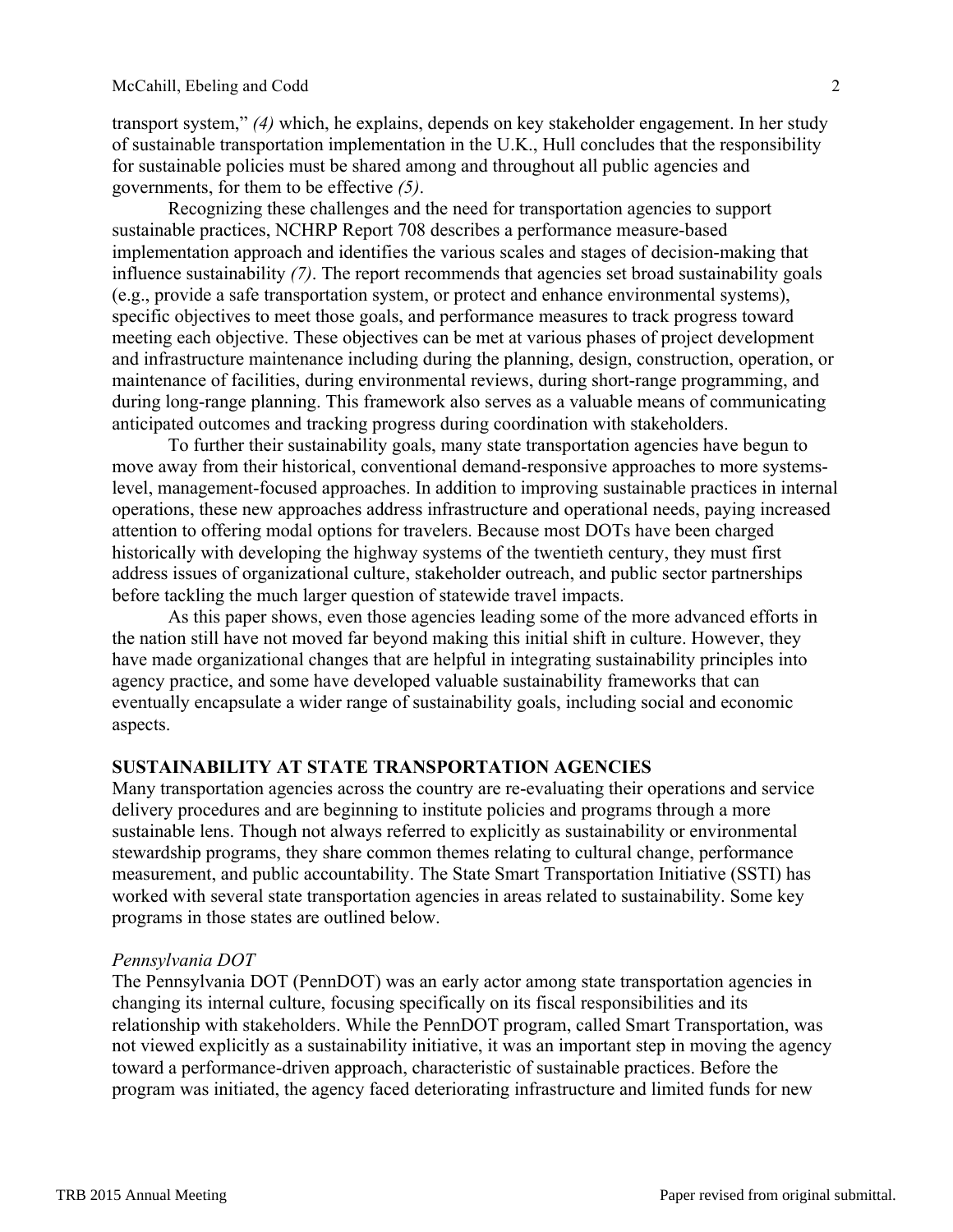construction. Meanwhile, a 2004 report by the Brookings Institution found that policies and 1 infrastructure investments in the state facilitated low-density development in outlying areas that 2 ultimately hurt its economic competitiveness *(8)*. 3

The Smart Transportation program, which began taking shape in 2004, continued 4 advancing a competitive and transparent project selection process, shifted funding toward the 5 operation and maintenance of existing infrastructure, and led to design procedures that are 6 context sensitive and responsive to community needs. It also represents one of the more comprehensive agency-wide cultural reform efforts among state DOTs *(9)*. Smart Transportation 8 has now been incorporated into most processes at PennDOT, to the extent that it is no longer called out explicitly in agency literature.

### *Washington State DOT*

State legislation and executive orders helped jumpstart a sustainability program at Washington State DOT (WSDOT). WSDOT formalized several important sustainability initiatives, consciously seeking to establish a culture of sustainability throughout the agency, from division 15 heads through staff on the ground, rather than establishing a stand-alone program that might be more easily marginalized.

WSDOT's Interim Sustainability Plan, released in 2003, was an early step toward developing a culture of sustainability. The agency's efforts gained greater momentum, however, as the state increasingly prioritized actions to address climate change. Beginning in 2007, a series of executive orders and legislative directives established statewide, agency-specific greenhouse 21 gas reduction targets, vehicle travel reductions targets, and alternative fuel pilot projects. 22 WSDOT was also an early adopter of Context Sensitive Solutions and, in 2011, produced a guide to sustainable roadside design and management. Further legislative action established an electric 24 vehicle corridor pilot and outlined a sequence of steps to reduce carbon pollution in Washington, 25 improve energy independence, and increase use of clean energy.

Building on this momentum, WSDOT completed its Sustainable Transportation Action 27 Plan in 2014, which it plans to update at least every two years. The plan, intended for both internal and external audiences, outlines ongoing and future actions, sets a strategic direction, 29 and encourages WSDOT employees to promote sustainable transportation  $(10)$ . To assist in the implementation, the agency has assigned several managers from different divisions to ensure decisions are made with sustainability as a consideration. In addition, WSDOT as an agency has aligned its goals with the statewide goal of improving Washington's infrastructure and building a more sustainable transportation system.

#### *Oregon DOT* 36

The Oregon DOT (ODOT) first released a Sustainability Plan in 2004, which emphasized three main goals: 1) improving safety, 2) moving people and goods efficiently, and 3) improving Oregon's livability and economic prosperity. It then released an updated plan in 2008 and subsequent progress reports in 2010 and 2012. The updated plan emphasizes eight focus areas, which include health and safety, environmental stewardship, and economic health. It also includes short- and long-term goals for each focus area, strategies for meeting those goals, and 42 performance measures for tracking progress. According to its 2012 report, ODOT made 43 substantial progress toward meeting goals such as renovating and consolidating its buildings; 44 improving access for its employees by walking, biking, and transit; reducing its overall energy 45 use; reducing paper use; contracting and purchasing locally; and improving employee safety. It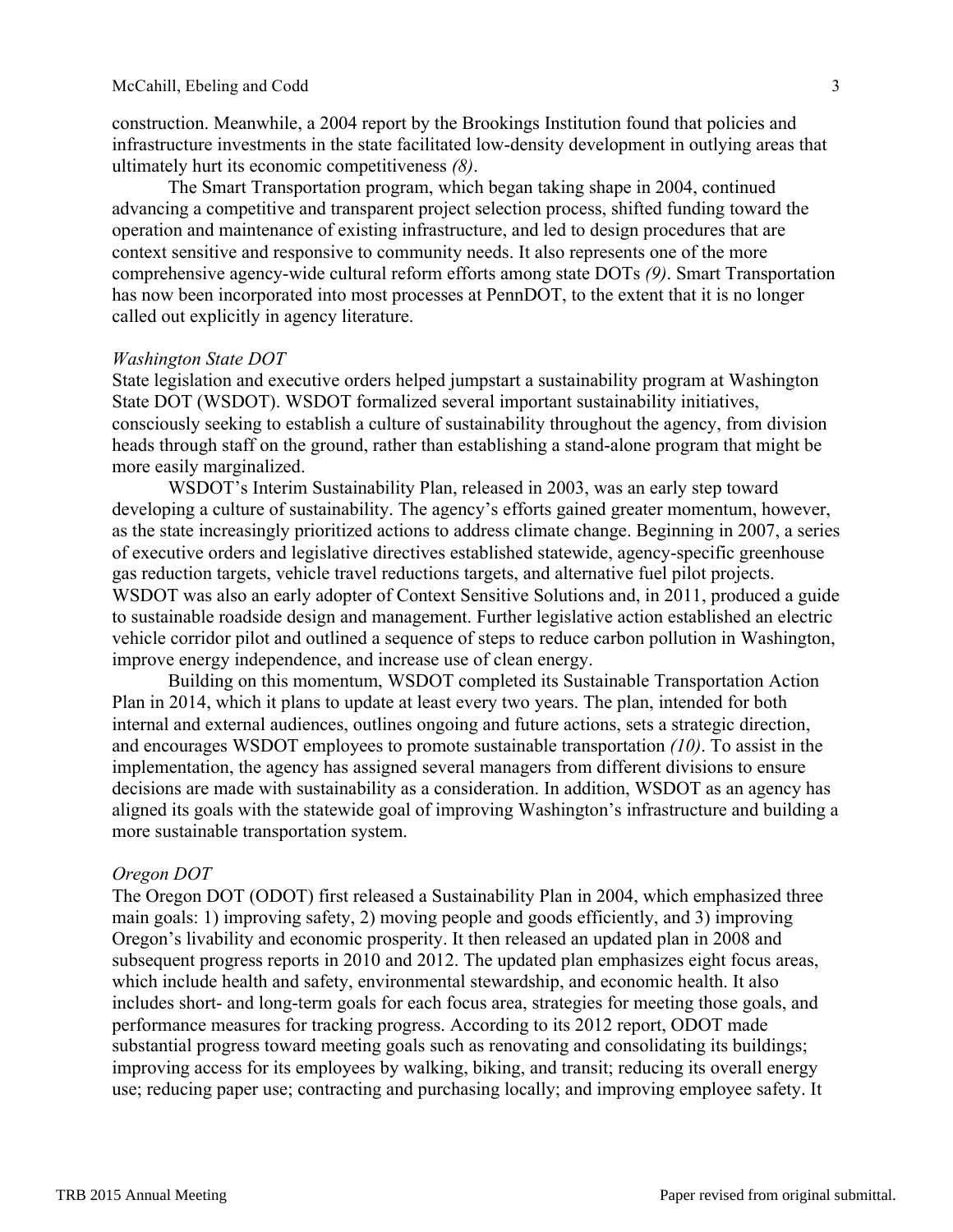exceeded its goal of transitioning to biofuel and continues to refine its goals and performance measures.

ODOT has also led the nation in piloting a mileage-based road user charge program 3 (RUCP), with the primary goal of establishing a steady revenue stream for transportation projects 4 in lieu of declining gas tax revenues. The agency launched pilot programs in 2006 and 2012. Oregon Senate Bill 810, which passed in 2013, authorized a limited-scale, operational RUCP 6 demonstration that will prove whether the program is prepared to transition to a mandated 7 program for funding transportation projects in the state. ODOT plans to launch the demonstration 8  $\sin 2015$ .

## **KEY SUSTAINABILITY POLICIES IN MASSACHUSETTS**

The evolution of MassDOT's current sustainability program, GreenDOT, can be traced back 12 through a number of laws and policies in the Commonwealth of Massachusetts. These laws and 13 policies, outlined below, reflect the state and agency's commitments to an increasingly 14 comprehensive view of transportation sustainability and their growing awareness of how agency 15 projects and practices influence climate change, livability, economic opportunities, and public 16 health. Many, if not most, of the policies and laws require partnering with multiple agencies. These policies and partnerships—the most critical of which are the statewide implementation of the Global Warming Solutions Act, passed in 2008, and the consolidation of disparate state transportation agencies to create MassDOT in 2009—led to the collaborative effort MassDOT is 20 now actively engaged in. Each of the following policies contributed to or helped set the stage for 21 the GreenDOT policy, as ultimately adopted by MassDOT.

#### **Project Development and Design Guide, 2006**

In 2006, MassHighway (now a division of MassDOT) released a revised departmental design manual, the Project Development and Design Guide, which fundamentally reformed the 26 agency's design philosophy to espouse a Complete Streets approach. According to the guide, the state's roadway system "should safely accommodate all users of the public right-of-way," including pedestrians, bicyclists, drivers, and passengers. The guide, which fully integrates multiple modes and context sensitive design principles, reshaped the way multimodal projects 30 are approached throughout the state (11).

#### *Executive Order 484: Leading by Example, 2007*

Executive Order 484 calls for all state agencies to "lead by example" in reducing energy consumption, principally through the use of clean energy and building efficiency. Executive Order 515, issued in 2009, broadened the scope of the Leading by Example effort by including 36 agency procurement and product specification practices.

#### *Global Warming Solutions Act, 2008* 39

The Global Warming Solutions Act (Chapter 298 of the Acts of 2008, the Climate Protection and Green Economy Act) calls for economy-wide reductions in greenhouse gas emissions. It established goals of a 25 percent reduction below 1990 levels by 2020 and an 80 percent reduction by 2050. The transportation sector accounts for more than one-third of emissions in Massachusetts (12), requiring major reductions in transportation GHG emissions and giving MassDOT an important role to play in meeting the state's goals.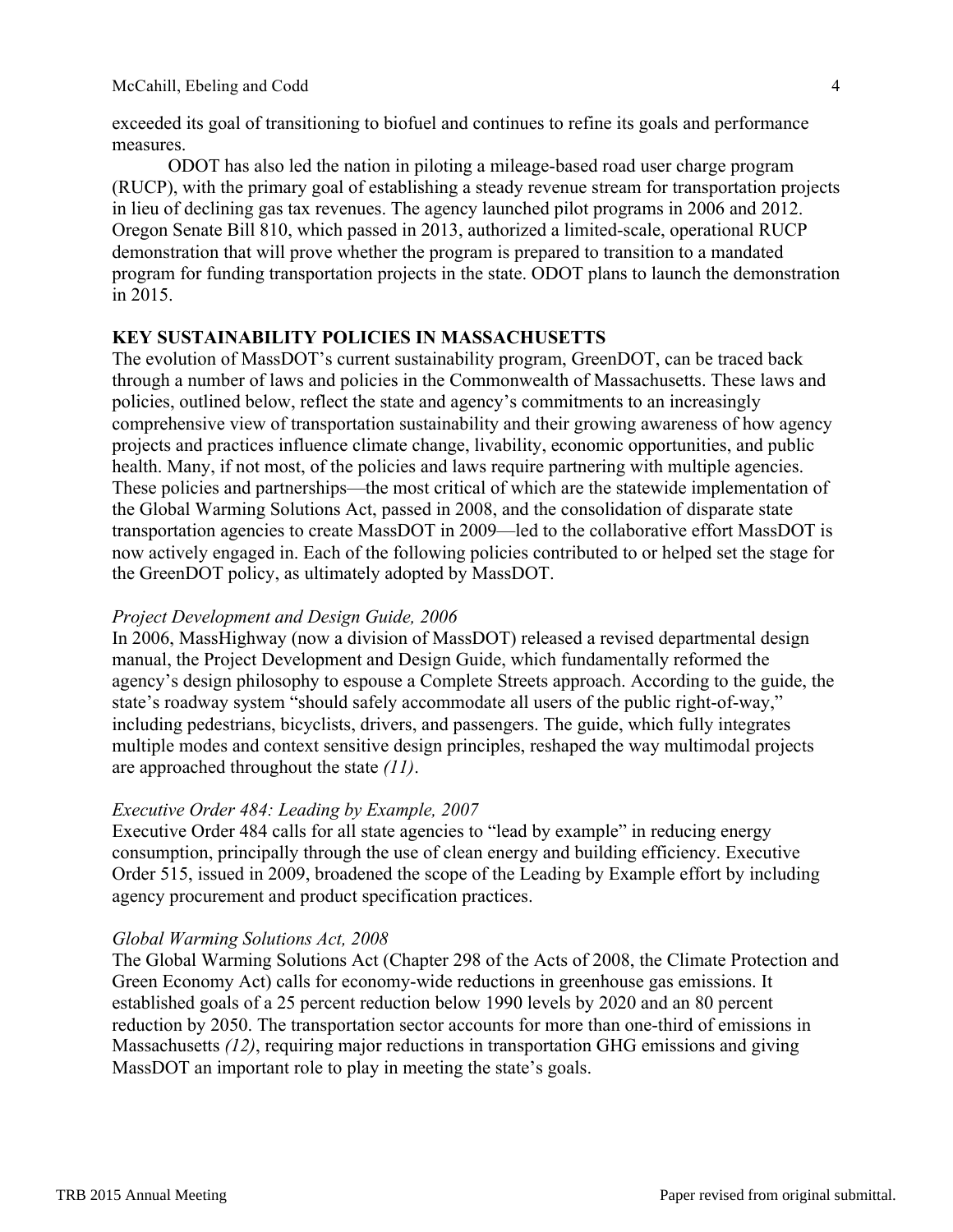#### *Transportation Reform Law, 2009* 1

The Transportation Reform Law of 2009 created MassDOT by combining the state's major 2 transportation agencies—including MassHighway, the Massachusetts Turnpike Authority, the Massachusetts Bay Transportation Authority, the Aeronautics Commission, the Registry of 4 Motor Vehicles, and regional transit authorities—into one unified, multimodal state agency. Part of MassDOT's new role is to maintain a strong focus on serving the needs of its customers and 6 on supporting economic development, environmental sustainability, and quality of life. The 7 creation of the new, consolidated, multimodal MassDOT also provided a mandate for a 8 comprehensive review of agency mission and policies that helped to create the opportunity for new approaches like GreenDOT. new approaches like GreenDOT.

## *Healthy Transportation Compact, 2009*

The Healthy Transportation Compact—a product of the Transportation Reform Law of 2009 that created MassDOT—is a coordinated multi-agency effort to encourage and enable active 14 transportation modes such as walking and biking. The legislative requirement aims to ensure that 15 agencies take public health into account through the coordination of transportation, land use, and 16 public health policies and decision-making. 17

### *GreenDOT Sustainability Policy, 2010*

The GreenDOT sustainability policy is MassDOT's comprehensive environmental responsibility and sustainability initiative, launched in 2010. The initial policy statement describes the program's vision and goals and it describes high-level action items, which have guided 22 MassDOT in the years since. The GreenDOT policy and implementation plan, along with subsequent activities and programs, are the primary focus of this paper.

## **GREENDOT AS A SUSTAINABILITY FRAMEWORK**

The GreenDOT policy, which built upon many of the principles identified in the earlier programs and policies described above, emerged directly from inter-agency coordination on enacting the Global Warming Solutions Act of 2008, and was closely coordinated with the Clean Energy and Climate Plan for 2020, an inter-agency implementation plan for the Global Warming Solutions 30 Act. In addition to formally establishing MassDOT's goal of reducing greenhouse gas emissions, however, the policy embodies broader sustainability principles. The policy focuses on three primary goals: 1) reduce greenhouse emissions, 2) promote the healthy transportation options of walking, bicycling, and public transit, and 3) support smart growth development. The GreenDOT policy's approach for achieving these goals is through integrating sustainability into all aspects 35 of MassDOT's responsibilities, from the way that it plans, design, builds, operates, and maintains 36 its facilities to the ways that facilities are used by customers. The policy states:

The Massachusetts Department of Transportation will be a national leader in 39 promoting sustainability in the transportation sector. Through the full range of our 40 activities, from strategic planning to construction and system operations, 41 MassDOT will promote sustainable economic development, protect the natural 42 environment, and enhance the quality of life for all of the Commonwealth's residents and visitors. This will enable MassDOT to use resources in a manner that serves its existing customers while preserving our resources for future generations.  $(13)$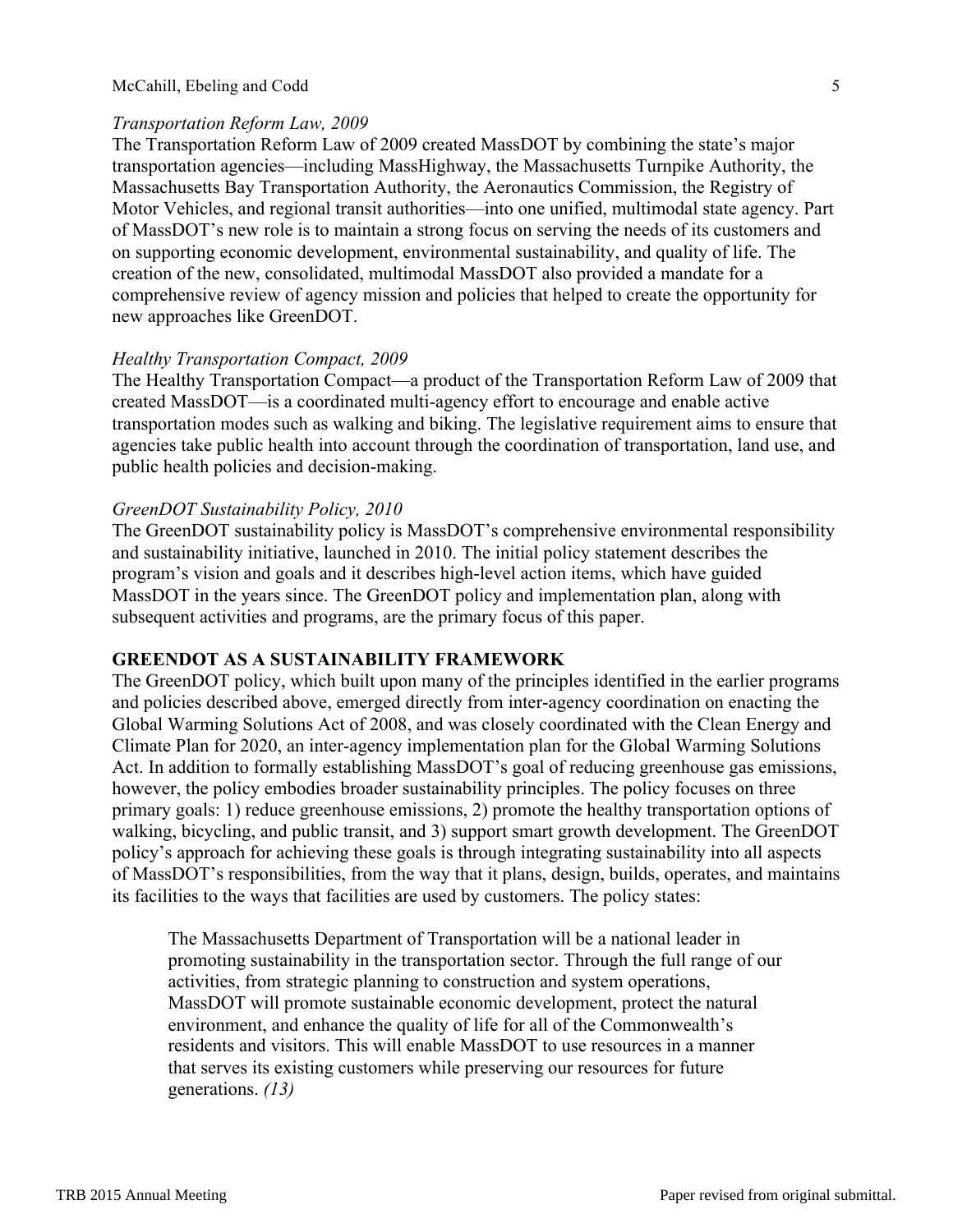### **GREENDOT IMPLEMENTATION** 2

One of the key components of GreenDOT is the GreenDOT Implementation Plan, which 3 MassDOT released in 2012. The plan is meant to further the three primary objectives outlined in 4 the agency's GreenDOT policy, described above, by integrating them throughout the agency's 5 five divisions.

GreenDOT began in 2010 as a broad strategy to get MassDOT and its divisions to 7 conceive and implement ways to pursue the GreenDOT policy goals, and to improve the transportation system's environmental orientation and performance. The GreenDOT 9 Implementation Plan was drafted in order to identify specific actions that would help to realize these objectives both in terms of how MassDOT operates as an agency, and in terms of how the 11 public makes use of the transportation system. Staff in MassDOT's Office of Transportation 12 Planning and its operating divisions responded by organizing the GreenDOT principles into major themes for pursuing environmental sustainability and developing what became a long list 14 of proposed implementation actions.

The plan identifies 16 broad goals, which correspond to seven different focus areas:

- Air  $\overline{a}$
- Energy
- Land
- Materials 2018 and 2019 and 2019 and 2019 and 2019 and 2019 and 2019 and 2019 and 2019 and 2019 and 2019 and 2019 and 2019 and 2019 and 2019 and 2019 and 2019 and 2019 and 2019 and 2019 and 2019 and 2019 and 2019 and 201
- Policy, planning and design
- Waste
- Water

The Implementation Plan also identifies specific tasks under each goal and indicators under each 24 task, reflecting the goal-objective-performance measure structure recommended in NCHRP 708 and described above. In addition, as shown in Figure 1, the plan indicates an appropriate time scale and the relevant agency divisions for each indicator. Some items, such as reducing building electricity use, apply to all divisions, while others apply mainly to one or two divisions. For example, making improvements to highway operational efficiency applies primarily to the Highway Division. 30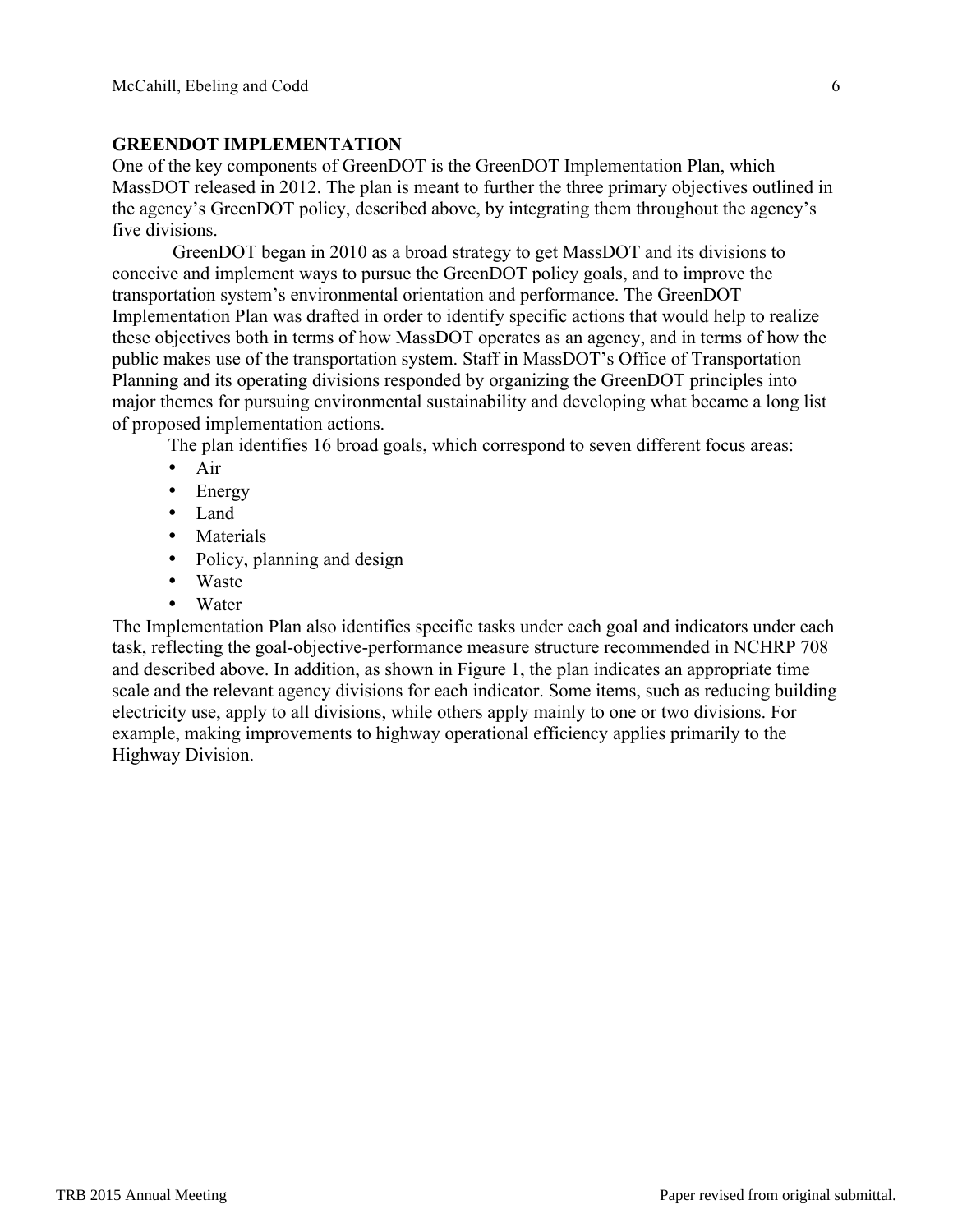## McCahill, Ebeling and Codd 7

| Goal > Consume less energy                                                                                                        |      |      |            |   | <b>Implementing Divisions</b> |      |                               |  |  |
|-----------------------------------------------------------------------------------------------------------------------------------|------|------|------------|---|-------------------------------|------|-------------------------------|--|--|
| Horizon $\blacktriangleright$                                                                                                     | 2013 | 2015 | 2020 下分马马底 |   |                               |      |                               |  |  |
| Task ► Reduce building electricity use                                                                                            |      |      |            |   |                               |      |                               |  |  |
| Electrical + HVAC use of all buildings + facilities<br>Indicators $\blacktriangleright$<br>audited                                |      |      |            | o |                               |      |                               |  |  |
| Office electrical equipment shutdown program<br>implemented                                                                       |      |      |            |   |                               |      |                               |  |  |
| Employee education and incentive programs<br>established to encourage energy use reduction                                        |      |      |            | O |                               |      |                               |  |  |
| All buildings not updated in 10 years renovated /<br>overhauled / consolidated                                                    |      |      |            |   |                               |      |                               |  |  |
| Motion sensor/occupancy lighting installed in all<br>buildings                                                                    |      |      |            | œ |                               |      |                               |  |  |
| Electricity purchased by MassDOT reduced by 35%                                                                                   |      |      |            |   |                               |      |                               |  |  |
| Electricity purchased by the MBTA reduced by 20%<br>per passenger mile                                                            |      |      |            |   |                               |      |                               |  |  |
| Goal $\blacktriangleright$ Promote healthy transportation $+$ livable communities                                                 |      |      |            |   |                               |      | <b>Implementing Divisions</b> |  |  |
| Horizon >                                                                                                                         | 2013 | 2015 | 2020       |   |                               | KAAA |                               |  |  |
| Encourage walking, biking, $+$ transit as active transportation                                                                   |      |      |            |   |                               |      |                               |  |  |
| MassDOT Bay State Bike Week facilitated + promoted<br>annually in partnership with MassBike                                       |      |      |            |   |                               |      |                               |  |  |
| All office locations have visible bicycle parking<br>locations for visitors near entrances                                        |      |      |            |   |                               |      |                               |  |  |
| Selection of public meeting venues prioritizes locations<br>with transit, pedestrian + bicycle access                             |      |      |            |   |                               |      |                               |  |  |
| Information on transit, bicycle + pedestrian travel                                                                               |      |      |            |   |                               |      |                               |  |  |
| provided on public meeting announcements<br>MassDOT sidewalks + bicycle facilities are cleared of                                 |      | Q    |            |   |                               |      |                               |  |  |
| snow + ice simultaneously with vehicle lanes<br>40% of elementary + middle schools reached through                                |      |      |            |   |                               |      |                               |  |  |
| Safe Routes to Schools program                                                                                                    |      |      |            |   |                               |      |                               |  |  |
| Navigational signage to transit stations expanded<br>along local roads and highways                                               |      |      |            |   |                               |      |                               |  |  |
| Employees + contractors required to use transit, walk, bike or<br>carpool to meetings whenever location + service schedules allow |      |      |            |   |                               |      |                               |  |  |

**FIGURE 1 Sample goals with tasks and indicators from GreenDOT Implementation Plan** 3

In addition to providing a framework for achieving and measuring specific sustainability outcomes, the plan serves as a way of integrating a culture of sustainability throughout the 6 various MassDOT divisions. The plan was developed based on input from personnel at all levels 7 of the agency, which required opening new lines of communication and engaging various 8 divisions. It also helped to ensure that the product reflected the agency's many varied interests 9 and made the staff involved participants and stakeholders.

## **Agency Efficiency and Facility Operations**

Many early MassDOT actions on GreenDOT implementation entailed internal improvements in 13 agency efficiency and the operation of its facilities  $(14)$ . The various modal divisions focused on "quick wins" that also helped to facilitate change in the agency's internal culture.

Some of the earliest changes implemented include institutionalizing the purchase of environmentally preferred products and reducing electricity use from the operation of facilities 17 and buildings. Each division identified specific ways to help achieve the latter. For example, the Massachusetts Bay Transportation Authority (MBTA) has saved an estimated 19.6 billion 19 kilowatt-hours through lighting and mechanical energy retrofits since the GreenDOT policy was first announced *(15)*. The MBTA, the Aeronautics Division, and the Highway Division have also 21 participated in photovoltaic solar projects with a combined capacity of more than 8.1 megawatts. The Highway Division also targeted asphalt production as a key area to make changes,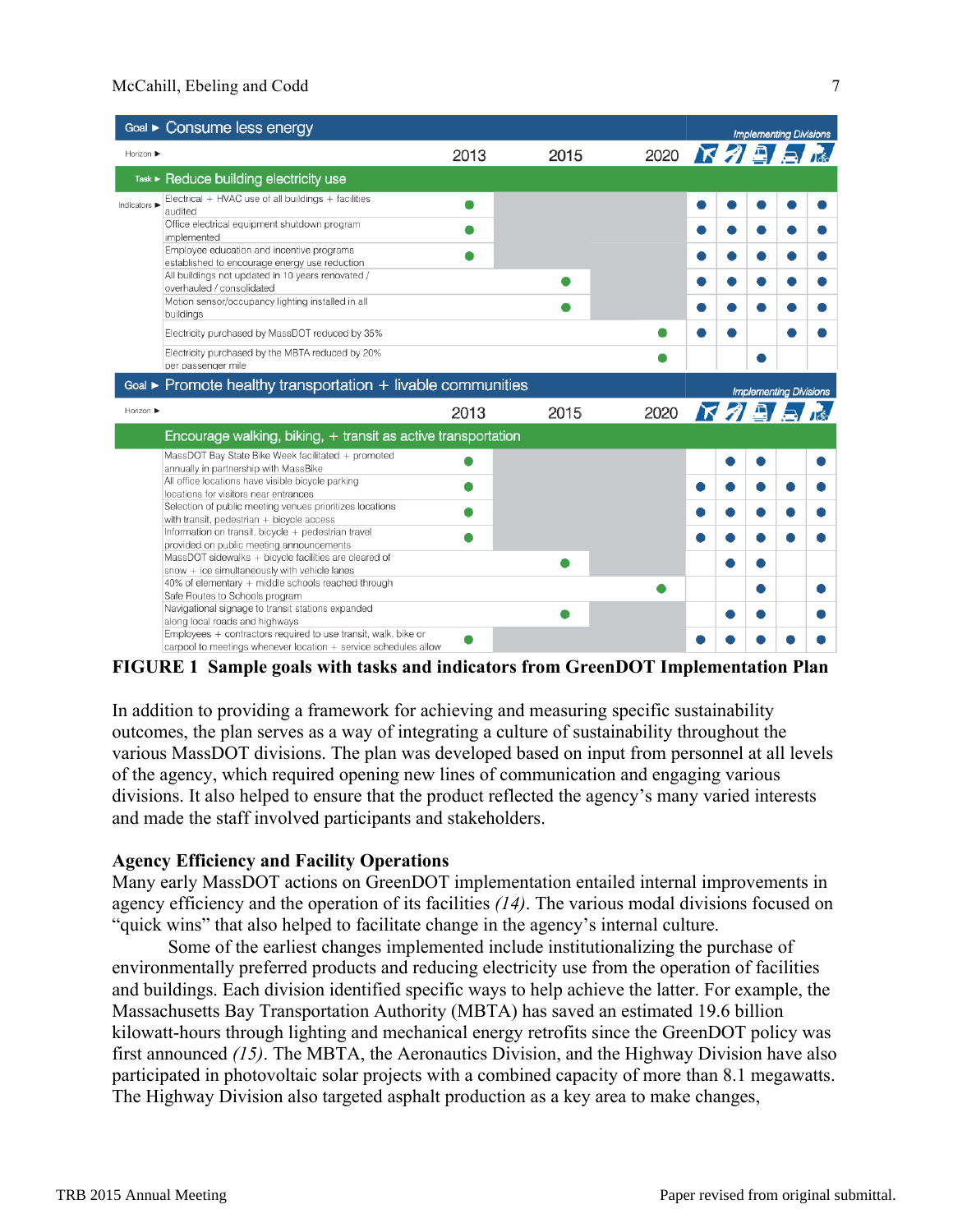recognizing that by phasing out hot mix asphalt in favor of warm mix asphalt (WMA), it could 1 reduce fuel consumption, minimize traffic delays, and cut greenhouse gas emissions during 2 production and installation. In 2013, an estimated 68 percent of asphalt installed by MassDOT 3 was WMA *(14)*. 4

MassDOT has also taken steps to improve the efficiency of vehicles on its roads through a combination of intelligent transportation systems (ITS), investment in alternative fuel vehicles 6 for state fleets, and incentives and improved infrastructure to support the use of alternative fuel 7 vehicles by the traveling public. The Highway Division is currently piloting the use of all- 8 electronic tolling, which eliminates congestion at tolling stations, and plans to implement the system statewide over the next three years. MassDOT has also implemented real-time traffic information systems and infrastructure, which provide travelers with travel time information for 11 improved decision-making. The information is accessible online and communicated through roadside variable message signs. MassDOT is also working with agencies from seven other states to put three million electric vehicles on the road by 2025. MBTA and the Highway Division have installed, or plan to install, more than 50 electric vehicle charging stations around the state  $(14)$ .

#### **Statewide Influence: Mode Shift and Transportation Demand Management**

As the GreenDOT internal initiatives were creating significant changes in its operations, its purchasing, and its general awareness of its environmental impacts and responsibilities, MassDOT also worked to develop strategies for reducing greenhouse gas emissions resulting 21 from travel by its customers. State and agency leaders recognized that achieving the goals 22 outlined in the Global Warming Solutions Act would require statewide changes in mode choice and travel behavior, as reflected in its GreenDOT goals, and that MassDOT plays a key role.

MassDOT recognizes that while it does not have direct influence over mode choice and travel decisions, that its investments, its policies, and its programs can promote greater travel 26 choices and potentially facilitate a reduction in statewide VMT. The leveling off of total 27 statewide vehicle miles traveled (VMT) began around 2004 in Massachusetts as it did nationally (shown in Figure 2). This trend, which may be attributable in part to changes in driving behavior 29 among younger and older Americans and to stronger demand for livable neighborhoods, indicates the potential for a balanced, multimodal investment strategy. Based on long-term trends, VMT is projected to increase only moderately and then flatten out in coming decades. 32 From an institutional perspective, this will mean investing more in transit, bicycle, and pedestrian projects throughout the state to provide a wider range of travel choices, while also 34 providing appropriate information to the public about those choices and programmatic offerings to encourage travelers to use healthier transportation modes, such as the new MassDOT-funded Bicycle and Pedestrian Safety Awareness and Enforcement Program.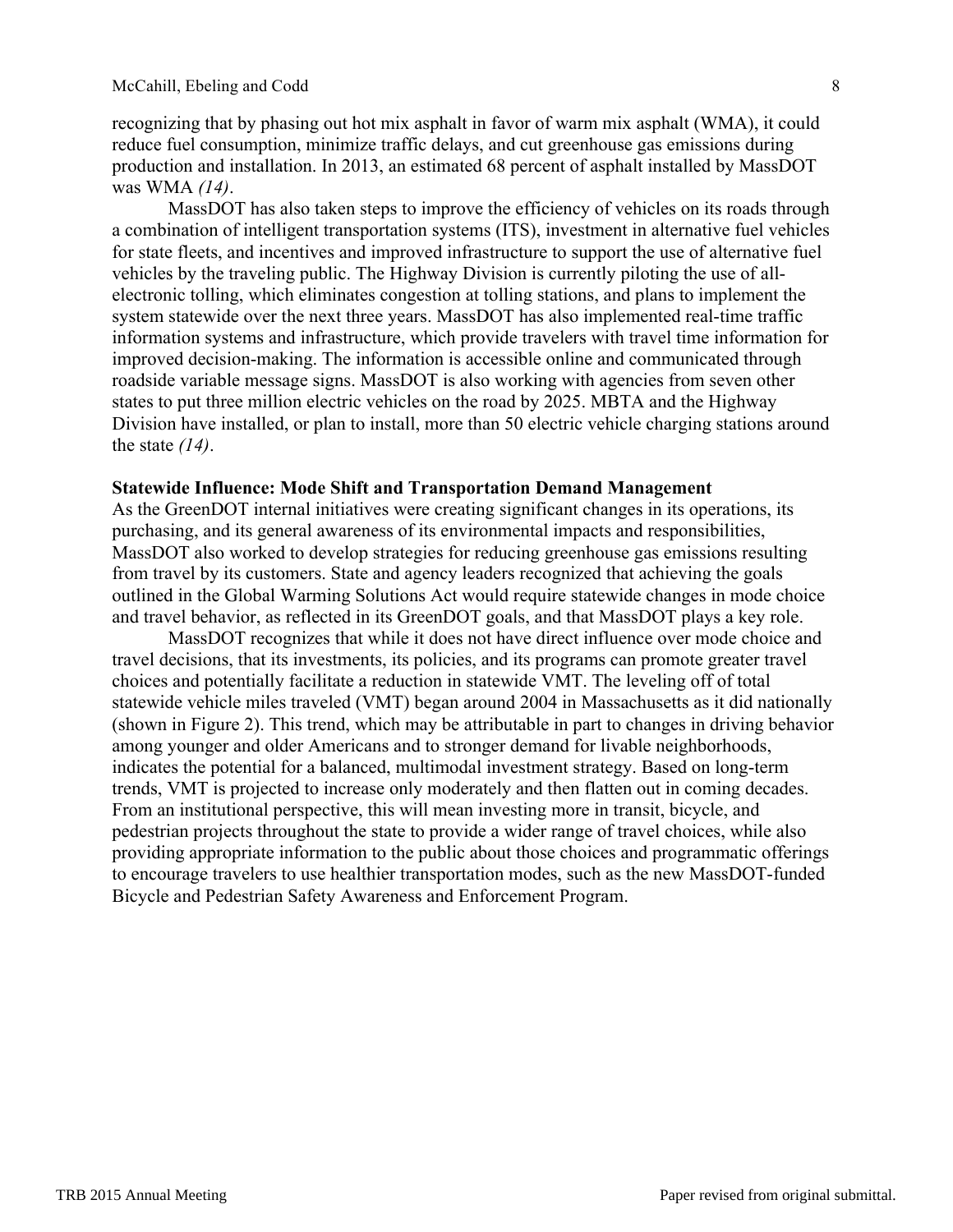

**VMT needed to achieve greenhouse gas emissions reduction goals** 3

Following the launch of GreenDOT, a series of key policies solidified MassDOT's 5 commitment to mode shift and VMT reductions. The first was its mode shift goal, announced in 2012, which established a target of tripling the number of passenger miles traveled by walking, 7 bicycling, and public transit by the year 2030. The Healthy Transportation Policy Directive, issued in 2013, requires that "all MassDOT projects are designed and implemented in a way that 9 all [MassDOT] customers have access to safe and comfortable healthy transportation options at all MassDOT facilities and in all the services [MassDOT] provide[s]" *(16)*. That directive also 11 identifies actions that must be taken during project review and design to meet those objectives, including encouraging mode shift on all projects, ensuring that facilities are responsive to their surrounding context, conducting safety audits at high-incident sites, and using appropriate, context-oriented guidelines during project design. The Healthy Transportation Engineering Directive, issued in 2014, provides comprehensive and detailed guidance on multimodal features and design standards for different project contexts (17). The mode shift goal and the healthy transportation directives were essential milestones for the agency in committing to its 18 sustainability goals—particularly its greenhouse gas reduction emissions reduction goals—partly because they built upon and strengthened existing programs, but also because they led the agency to take additional steps, as described below.

### *Longstanding Policies and Programs*

MassDOT's Project Development and Design Guide serves as the primary resource for ensuring that the state's transportation system accommodates and encourages travel by walking, bicycling, 25 and transit. As described above, the guide fully integrates Complete Streets and context sensitive 26 design principles to ensure that all modes are considered during each phase of implementation, beginning early in project planning. This document now serves as a particularly valuable asset to the agency as it implements its healthy transportation directives.

MassDOT also supports efforts to improve commuter travel options and manage transportation demand through two large-scale programs that operate across the Commonwealth 31 of Massachusetts. MassRIDES is the statewide commuter travel education and coordination 32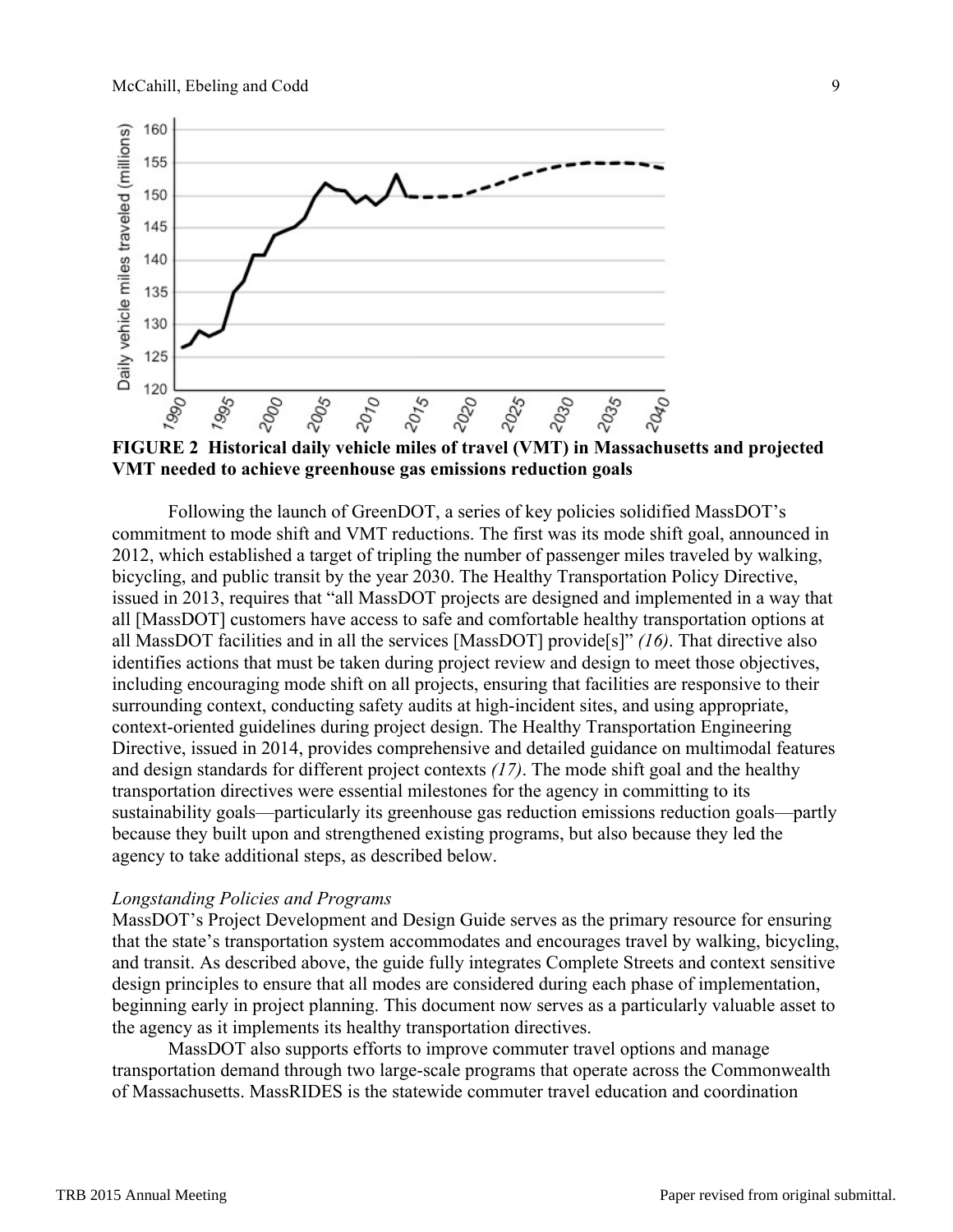program. Through this program, which was originally launched as Caravan for Commuters in 1 1978, MassDOT works with 325 major employers to provide general information about travel 2 options, online trip planning and ride matching services, a guaranteed ride home program for 3 those who choose not to drive to work but experience an emergency during the day, and other 4 commuter services. MassDOT also supports and coordinates with the state's 11 transportation 5 management associations (TMAs)—non-profit associations that work with a total of 350 businesses in different geographic areas. These two programs serve a combined total of more 7 than 750,000 employees throughout the state. MassDOT estimates that participants saved nearly 8 12,000 tons of greenhouse gas emissions in 2013 by choosing to walk, bicycle, take transit, or 9  $\text{ride-share } (14)$ .

MassDOT established its Safe Routes to School (SRTS) program in 2006, following a 11 successful pilot program in the city of Arlington in 2000 (one of only two federal SRTS pilots in the nation). The SRTS program supports healthy transportation options for students through in- 13 school education and infrastructural projects that improve access and safety for walking and bicycling. Through this program, MassDOT works with more than 620 partner schools, which make up more than 40 percent of elementary and middle schools in the state. This rate of participation is more than twice the national average. The agency has completed or nearly 17 completed 20 infrastructure projects in selected communities and it plans to fund approximately 20 more by 2018 *(14)*. 19

### **Investment Priorities Under GreenDOT**

MassDOT has built upon its commitment to multimodal transportation in the state over the past decade through its project planning and design procedures, operations, and educational outreach. Then in 2014, MassDOT integrated the GreenDOT goals and principles into its long-range 24 strategic transportation planning documents weMove Massachusetts (WMM) and the Capital Investment Plan (CIP). Together, these two documents constitute MassDOT's Long-Range 26 Transportation Plan, comprising a strategic vision, investment methodology, and programmed 27 projects.

WeMove Massachusetts (WMM) is the state's long-range strategic transportation plan, released in January 2014. WMM introduces a new scenario planning tool called Planning for Performance, which MassDOT now uses to prioritize investments and ensure that they align with its policy goals, including those identified in GreenDOT. The agency is currently working to 32 develop and refine quantifiable metrics so that it can evaluate how different funding strategies help it meet its mode shift, emissions reduction, and congestion mitigation goals.

In an early effort to align its investment strategies with its policy goals, MasDOT's CIP for the 2014 through 2018 fiscal years represents a growing commitment to asset management and multimodal transportation. In addition to \$6.5 billion of highway system investment over five years, the CIP includes more than \$3.7 billion for rail and transit, which will allow it to bring more of the state's transit vehicles, tracks, bridges, signals, and facilities up to a state of good repair and ensure quality transit service in the state. It also includes \$144 million for its 40 bicycle and pedestrian pathways, representing an historic increase. At the current level of spending, the agency plans to bring its statewide bicycle network from 31 to 87 percent complete by 2023 *(18)*. 43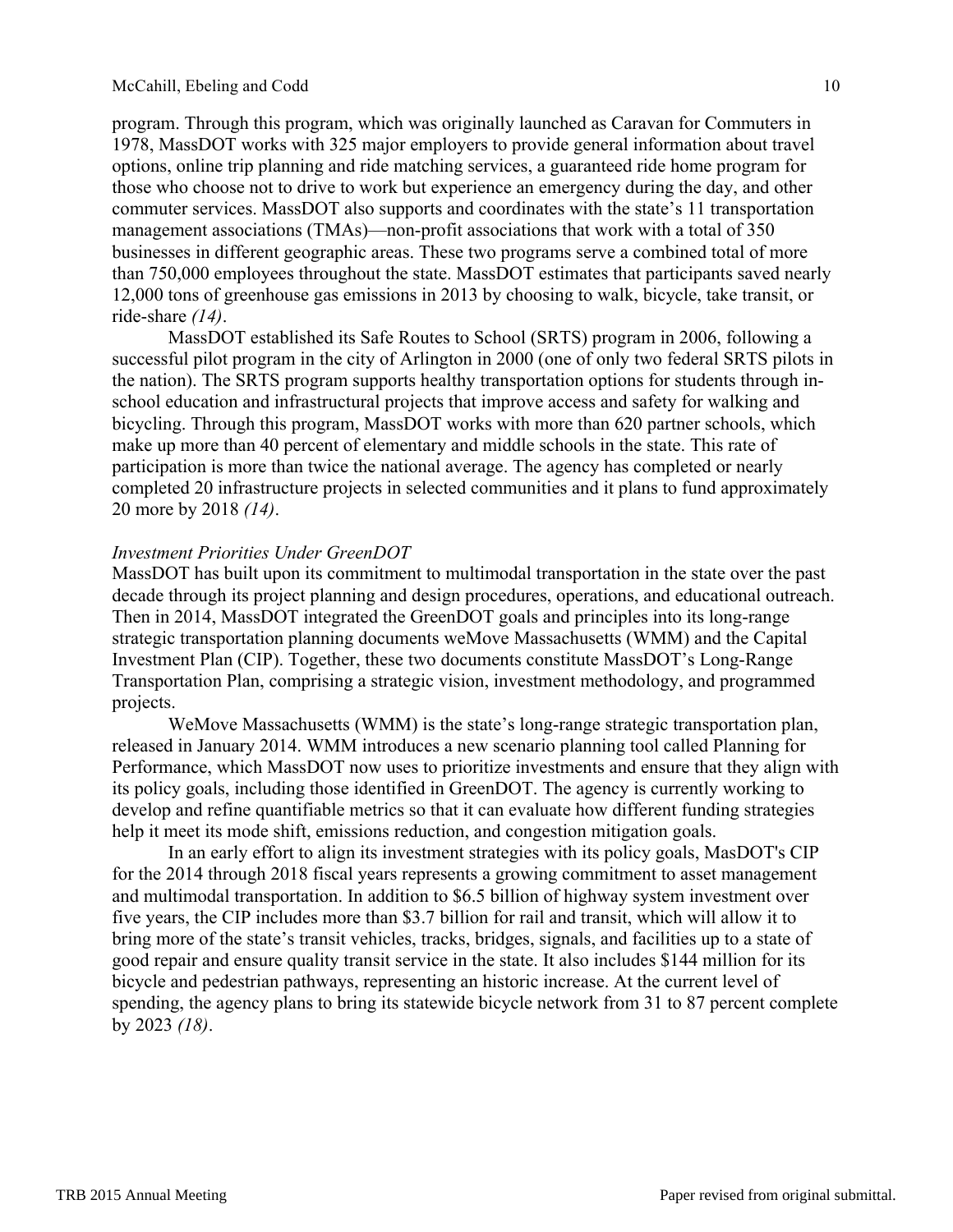# **Ongoing Development and Implementation Efforts**

Despite the early successes attributable to the GreenDOT Policy and Implementation Plan, those programs are intended to grow and evolve as MassDOT continues working toward meeting its 3 sustainability goals. MassDOT, working through its Office of Transportation Planning and its 4 new GreenDOT Office, have taken important steps needed to move GreenDOT into its next 5 phase and align with other key programs implemented within the agency and the state. 6

## *GreenDOT Advisory Group* 8.2 and 8.2 and 8.2 and 8.2 and 8.2 and 8.2 and 8.2 and 8.2 and 8.2 and 8.2 and 8.2 and 8.2 and 8.2 and 8.2 and 8.2 and 8.2 and 8.2 and 8.2 and 8.2 and 8.2 and 8.2 and 8.2 and 8.2 and 8.2 and 8.2

In April 2014, MassDOT convened the GreenDOT Advisory Group to work with the new GreenDOT Office and to advise MassDOT on the continuing development and implementation of the GreenDOT Policy. The Advisory Group includes members from all of MassDOT's 11 operating divisions and several shared-services units; staff from other public agencies at all 12 governmental levels; and representatives from non-governmental organizations with interests in 13 the transportation and sustainability sectors.

The GreenDOT Advisory Group facilitates communication and information sharing 15 among MassDOT staff, representatives from other public agencies at all governmental levels, and non-governmental organizations with interests in the transportation sector and sustainability 17 initiatives. Group members solicit feedback on GreenDOT initiatives and progress from key 18 MassDOT personnel and offer guidance related to GreenDOT implementation and the development of performance measures for formally tracking progress. Importantly, the Advisory Group has formed work groups to focus on the following elements of GreenDOT:

- Data and performance measures;
- Strategies for promoting healthy transportation and encouraging mode shift;
- Best practices for achieving sustainability among transportation agencies and other key actors;
- Communication, educational strategies, and technology transfer.

# **Performance Management** 28 and 28 and 28 and 28 and 28 and 28 and 28 and 28 and 28 and 28 and 28 and 28 and 28 and 28 and 28 and 28 and 28 and 28 and 28 and 28 and 28 and 28 and 28 and 28 and 28 and 28 and 28 and 28 and 2

MassDOT's GreenDOT Office is focusing on in-depth coordination among agency divisions to identify and formalize the GreenDOT implementation strategies that are most important for each division. To assist in performance tracking, MassDOT is reviewing existing data collection and 31 developing performance management practices that it can use to track progress. It is also developing a clear and concise reporting procedure, described below, to convey GreenDOT implementation status and agency performance—particularly in key areas such as greenhouse 34 gas impacts, mode shift, safety, health, and quality of life.

## *GreenDOT Progress Reporting* 37

The GreenDOT Office plans to produce a series of data- and performance-driven progress reports on GreenDOT and related initiatives, which it will release on a regular basis. The reports 39 will provide updates on the status of key MassDOT activities that support GreenDOT goals, as well as broad outcomes related to GHG emissions, mode split, and access to different modes. The reports will also address key successes, lessons learned, and future plans for meeting goals. 42 These measures will also provide input to MassDOT's legislatively-created Office of 43 Performance Management & Innovation, which will include key GreenDOT metrics in its agency-wide reporting.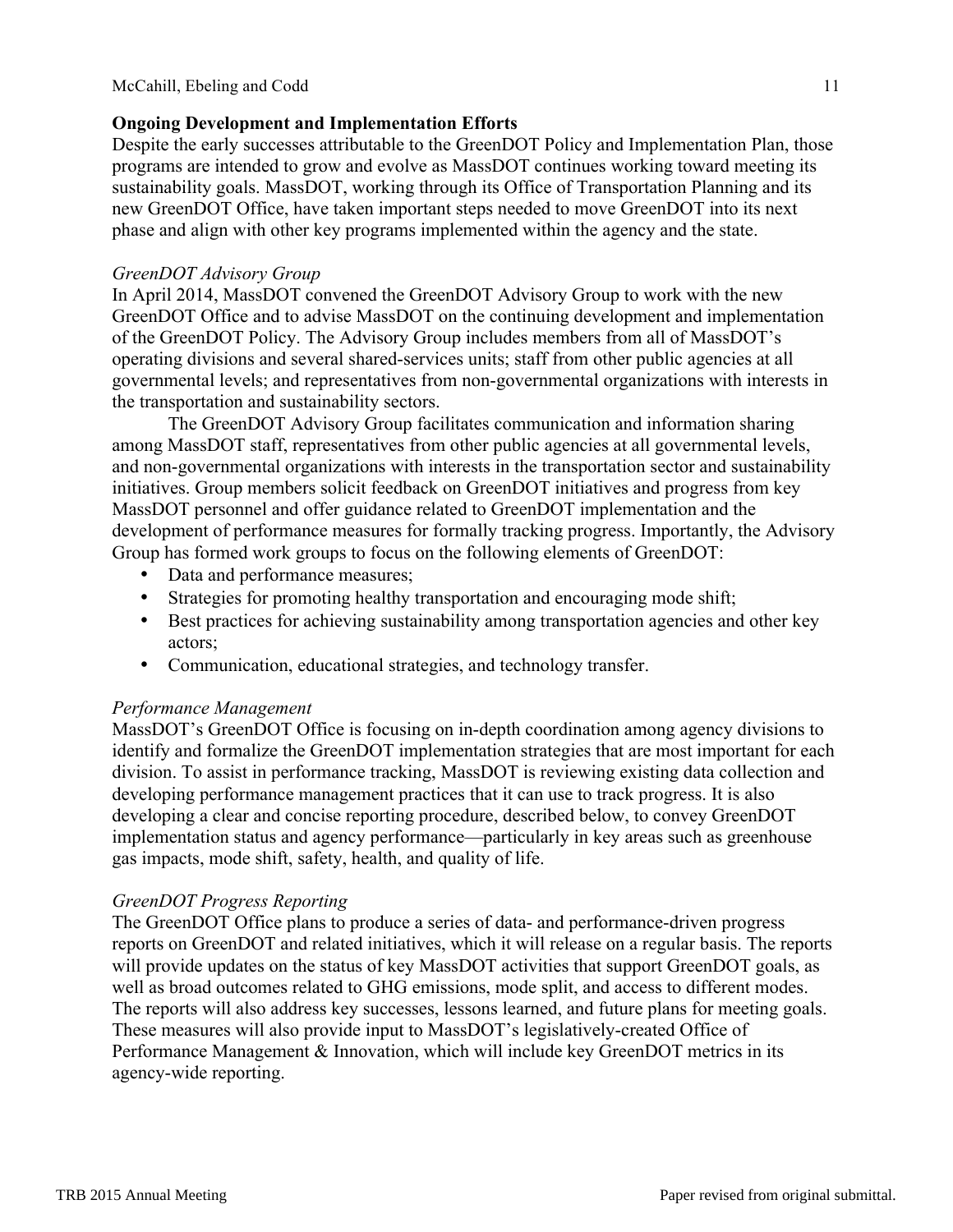The progress reports will be intended specifically for use by policymakers and 1 stakeholders in Massachusetts, but will also contain useful information to inform sustainability 2 initiatives in other states. In the spirit of transparency and with an eye toward meeting MassDOT's customer service and public relations goals, the progress reports will be written in a way that they can be read and understood by a broad audience, including the general public. 5

## *Project Selection Advisory Committee* 7 *<i>Project Selection Advisory Committee*

Through its role in the project selection process, including its position as chair of Massachusetts' 8 13 MPOs as well as the implementing agency for most transportation spending in the 9 Commonwealth, MassDOT plays an important role in influencing how its customers, the end users of the system, can choose to travel. With this in mind, the Project Selection Advisory 11 Committee, formed in July 2013, is developing rigorous, data-driven, project selection criteria to 12 be used in setting funding priorities and in the development of the state's comprehensive multimodal transportation plan. The legislatively mandated selection criteria include, at 14 minimum, the following factors: engineering, the condition of existing assets, safety, economic 15 impact, regional priorities, and the anticipated costs of projects. This legislated list of factors, 16 however, is not comprehensive, nor exclusive. MassDOT expects to include other factors, including environmental sustainability, modal choice, greenhouse gas reduction, and climate adaptation. The contraction of the contraction of the contraction of the contraction of the contraction of the contraction of the contraction of the contraction of the contraction of the contraction of the contraction of t

# **LESSONS AND CONCLUSIONS**

## **Legislation and Agency Leadership** 23

While the GreenDOT Policy had a number of important precursors—chief among them being MassHighway's Project Development and Design Guide and its Complete Streets policy—state 25 legislation was largely responsible for initiating and enabling MassDOT's sustainability 26 initiative. The Global Warming Solutions of Act of 2008 mandated agency action to reduce greenhouse gas emissions from its own operations and, ultimately, from statewide travel. Moreover, the Transportation Reform Law of 2009, which established MassDOT as a multidivision agency, allowed full integration of GreenDOT throughout most of the state's transportation-related functions. However, it was only through agency leadership and 31 coordination that MassDOT was able to set clear internal goals, develop an implementation plan, and begin to change its culture. Through that process, the GreenDOT policy and Implementation Plan came to represent a much broader range of sustainability goals in addition to reducing greenhouse gas emissions. Those include social and economic considerations encapsulated in 35 related initiatives such as MassRIDES and WMM.

## **Intra-agency Coordination and Communication**

The first main achievement of GreenDOT is that its development and implementation provided opportunities for MassDOT to open up new lines of communication, facilitate internal 40 coordination among the operating divisions, and build consensus around broad agency goals 41 focusing on transportation sustainability. In contrast to a strictly top-down approach—which 42 might tend to only impact selected facets of agency operations—the integrated GreenDOT policy 43 touches upon all agency functions. Perhaps more importantly, its implementation is built upon 44 both top-down leadership and bottom-up input and it is constantly reevaluated to strike an effective balance between the two. By setting specific performance measures, MassDOT plans 46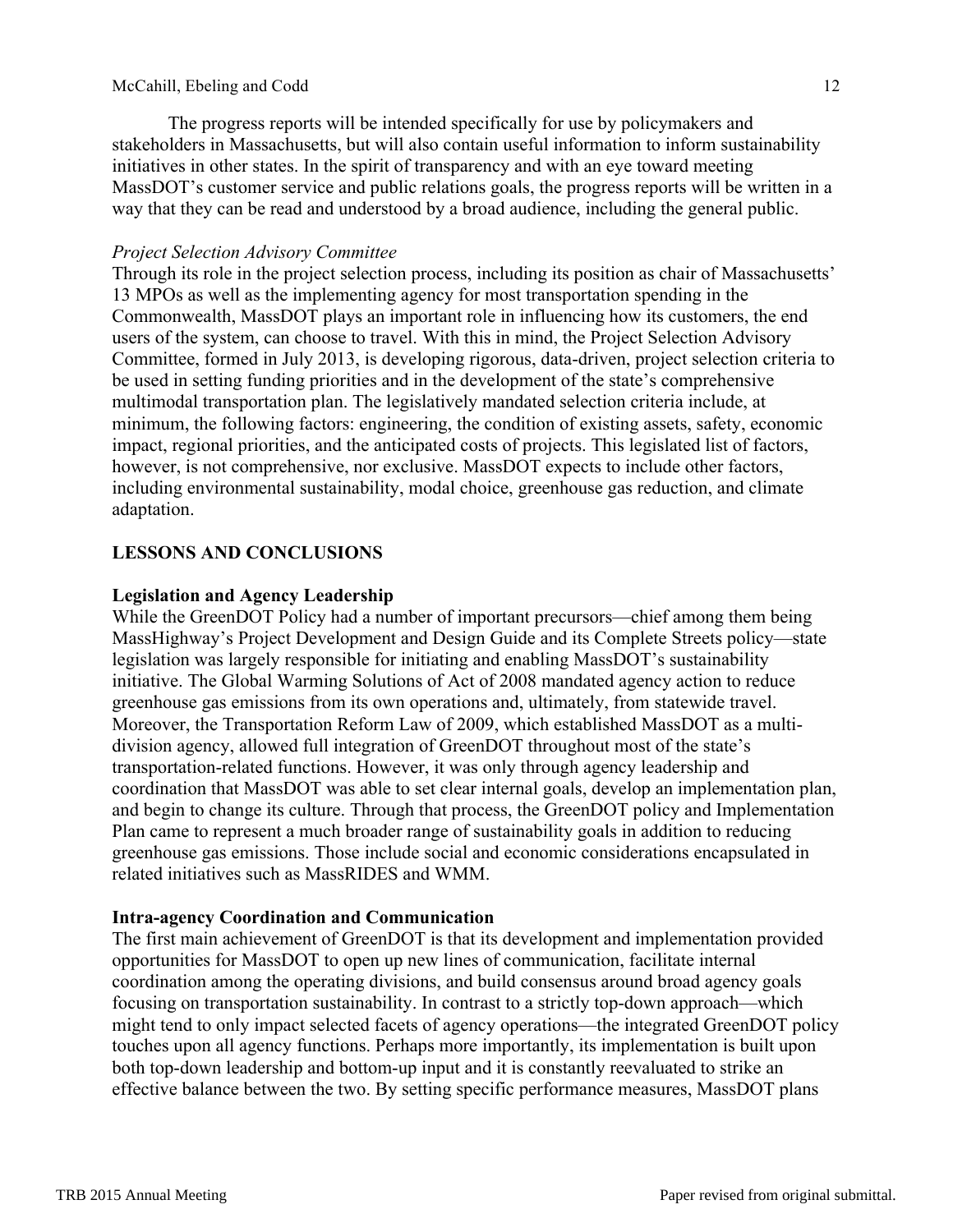ultimately to be able to track progress toward meeting goals, making informed decisions, holding 1 personnel accountable, and communicating with the public. 2

# **Agency's Role in Statewide Travel Behavior** 4

The second main achievement is that GreenDOT provides a policy framework for influencing 5 changes in statewide travel behavior needed to meet the state's long-term sustainability goals. 6 MassDOT has incorporated into its policies and programs an implicit recognition that its 7 investments and operations directly influence statewide travel behavior and that it plays an 8 important role in providing appropriate travel options, supporting sustainable travel choices, and 9 educating the public on the availability and benefits of healthy transportation options. The initial effect is reflected throughout the agency. MassDOT has increased funding for transit, bicycle, 11 and pedestrian infrastructure in its CIP; it requires specific actions be taken to consider all modes during project development and design; and it provides real-time data to road users, allowing 13 them to make more informed travel decisions. Over time, MassDOT divisions can coordinate to 14 influence a substantial mode shift, mitigate VMT growth, and fulfill many of its sustainability 15 goals, without causing a detriment to any particular mode of travel or class of road user. 16

# **Ongoing Integration of GreenDOT Principles**

While GreenDOT is still evolving, it has proven to be both integrated and adaptable and it has been shown to lead to measurable outcomes within the agency. Because MassDOT has outlined clear linkages between the GreenDOT policy and existing programs such as purchasing, scenario 21 planning, Complete Streets and transportation demand management, it provides a fairly clear 22 framework for organizing a range of agency functions around the sustainability concept. Yet, 23 there are still opportunities to better align MassDOT systems and processes with GreenDOT policies and goals. For example, the agency is ahead of many other state DOTs in reviewing its 25 project selection procedures, but has yet to fully develop performance measures to evaluate 26 project outcomes as they pertain to specific policy goals. The GreenDOT Policy also serves as an 27 impetus for the agency to better evaluate the tradeoffs associated with congestion mitigation specifically, when those investments lead to improved system efficiency versus where they encourage additional vehicle travel. MassDOT also has additional data and performance 30 measurement needs in order to enable robust tracking of progress toward GreenDOT goals. These are issues that few agencies have begun to tackle with much success, but whose objectives can be made clearer through broad sustainability policies like GreenDOT.

## **REFERENCES** 35

- 1. World Commission on Environment and Development. *Our Common Future*. Oxford 36 University Press, New York, 1987.
- 2. United Nations. *The Future We Want*. Rio de Janeiro, Brazil, 2012.
- 3. European Union. *Minutes of the 2340th Council meeting*. Luxembourg, 2001. 39
- 4. Banister, D. The sustainable mobility paradigm. *Transport Policy*, Vol. 15, No. 2, Mar.  $2008$ , pp. 73–80.
- 5. Hull, A. Policy integration: What will it take to achieve more sustainable transport 42 solutions in cities? *Transport Policy*, Vol. 15, No. 2, Mar. 2008, pp. 94–103.
- 6. Goldman, T., and R. Gorham. Sustainable urban transport: Four innovative directions. 44 *Technology in Society*, Vol. 28, No. 1-2, Jan. 2006, pp. 261–273. 45